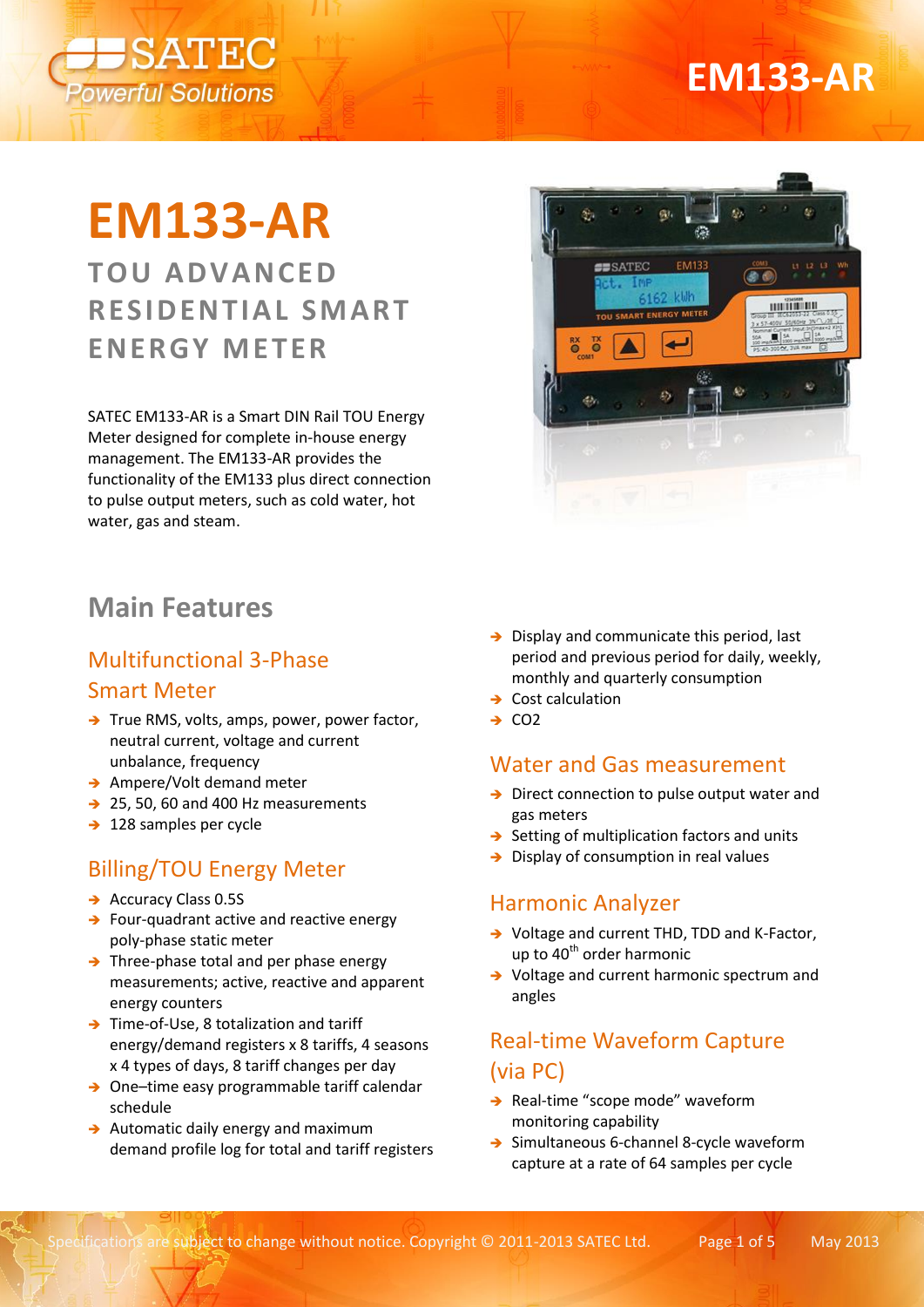

## Programmable Logical Controller

→ Embedded programmable controller

SATEC

verful Solutions

- $\rightarrow$  16 control set points; programmable thresholds and delays
- $\rightarrow$  Relay output control
- $\rightarrow$  1-cycle response time

#### Event and Data Recording

- → Non-volatile memory for long-term event and data recording for at least 45 days history storage capabilities in 15 minute intervals
- $\rightarrow$  Event recorder for logging internal diagnostic events and setup changes
- → Two data recorders; programmable data logs on a periodic basis; automatic daily energy and maximum demand profile log

#### **Display**

- $\rightarrow$  Easy to read 2 x 16 Characters LCD display, adjustable update time
- $\rightarrow$  Auto-scroll option with adjustable page exposition time; auto-return to a default page

## Real-time Clock

 $\rightarrow$  With backup battery

#### Inputs/Outputs

- → Built-in 2 Digital Inputs and 1 form A solid state digital output
- → Optional module 4 Digital Inputs and 2 digital outputs (Solid State or Electro Mechanical)
- → Optional module 4 Analog Outputs
- $\rightarrow$  Optional module 12 Digital Inputs and 4 digital outputs (+ Ethernet or RS485)

#### Communications

- $\rightarrow$  Standard 2-wire RS-485 communication port
- $\rightarrow$  Built-in IR communication port
- → Optional multipurpose RS-232/422/485 port
- → Optional 10/100Base T port
- → Optional PROFIBUS port
- → Optional RF module (available in certain regions only)
- → Optional GPRS modem

#### Communication protocols

- $\rightarrow$  Modbus RTU
- **→ SATEC ASCII**
- $\rightarrow$  DNP 3.0
- $\rightarrow$  IEC 60870-5-101 (option)
- $\rightarrow$  IEC 60870-5-104 (option)

#### Meter Security

→ 3 levels Password security for protecting meter setups and accumulated data from unauthorized changes

#### Upgradeable Firmware

 $\rightarrow$  Easy upgrading device firmware through a serial or Ethernet port.

#### Software Support

- $\rightarrow$  Includes comprehensive Power Analysis Software (PAS) for configuration and data acquisition
- → Optional ExpertPower<sup>TM</sup> client for communicating with the SATEC proprietary ExpertPower™ Internet services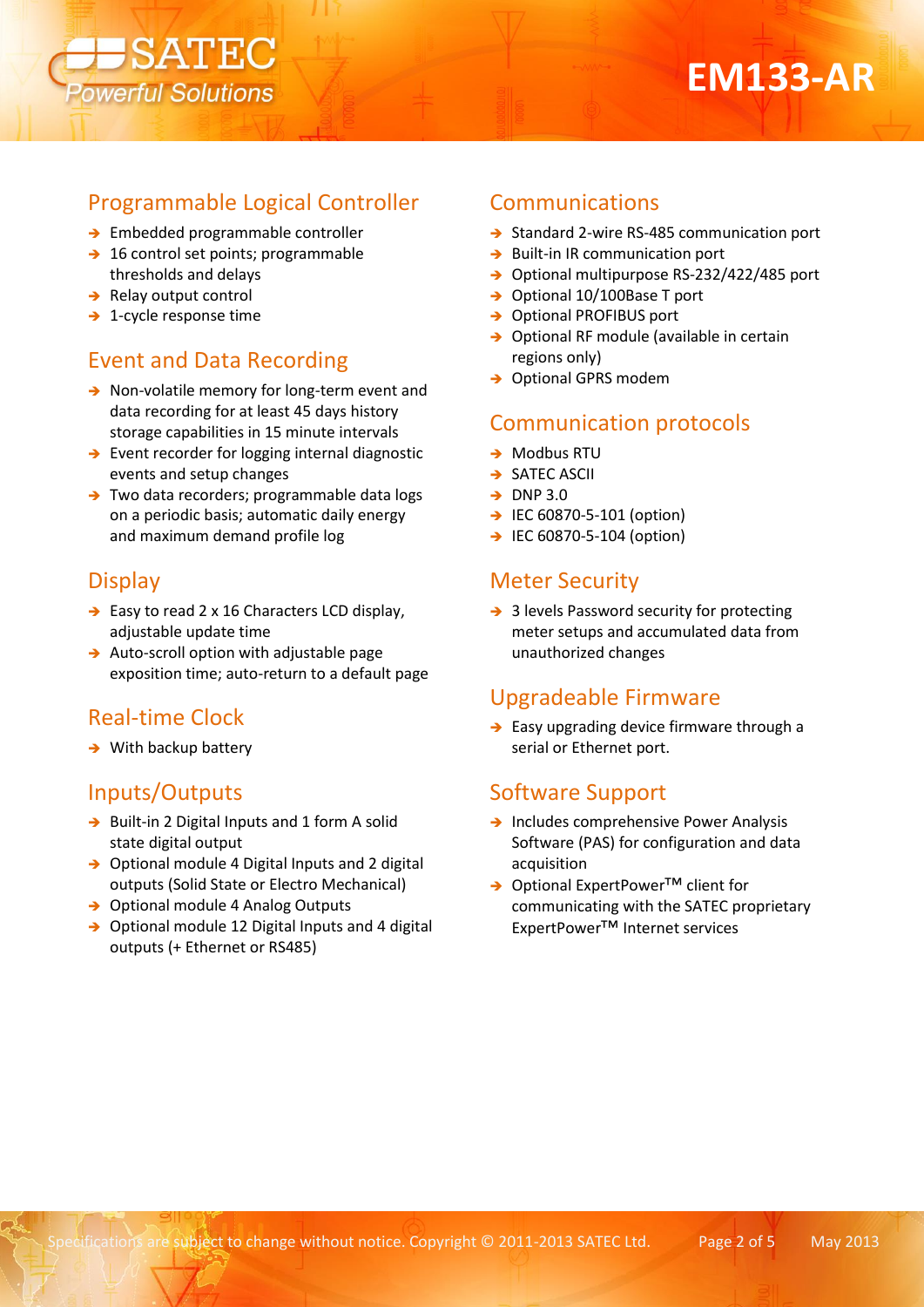

## **EM133-AR**

## Specifications

| <b>VOLTAGE INPUTS</b>                     |                                                                                                                                                                                                                                                   |
|-------------------------------------------|---------------------------------------------------------------------------------------------------------------------------------------------------------------------------------------------------------------------------------------------------|
| <b>Voltage Connections</b>                | 3 phases, 1 Neutral                                                                                                                                                                                                                               |
| <b>Voltage Ratings</b>                    | Direct voltage connection:<br>→ 220 to 400V (L-N)<br>$\rightarrow$ 380 to 690V (L-L)<br>$\rightarrow$ Range 0-800VAC<br>Via PT (Power Transformer):<br>$\rightarrow$ 57.7 to 120V (L-N)<br>$\rightarrow$ 100 to 207V (L-L)<br>Range 0-250VAC<br>→ |
| <b>Starting Voltage</b>                   | $0.2\%$ U <sub>N</sub>                                                                                                                                                                                                                            |
| Input Impedance                           | $\geq 1$ M $\Omega$                                                                                                                                                                                                                               |
| Burden with Aux.<br>Power supply          | $\leq$ 0.2VA/phase                                                                                                                                                                                                                                |
| Overload withstand                        | 4000 VAC (L-G) for 1 min.                                                                                                                                                                                                                         |
| Impulse Voltage                           | 6kV                                                                                                                                                                                                                                               |
| <b>Terminal Blocks</b>                    | 4 Sealed, pitch 7-10mm<br>2.5 to 4 $mm2$                                                                                                                                                                                                          |
| <b>CURRENT INPUTS</b>                     |                                                                                                                                                                                                                                                   |
| Current Connections                       | 3 galvanic isolated inputs                                                                                                                                                                                                                        |
|                                           |                                                                                                                                                                                                                                                   |
| <b>Current Ratings</b>                    | Choice of 4 options:<br>$\rightarrow$ ./5A CT connection<br>$\rightarrow$ /1A CT connection<br>$\rightarrow$ Direct up to 100A<br>Remote CT (40mA)<br>→                                                                                           |
| <b>Starting Current</b>                   | $0.2\%$ $I_{N}$                                                                                                                                                                                                                                   |
| Burden per phase                          | <0.2 VA (/5A)<br>$<$ 0.05 VA $(/1A)$                                                                                                                                                                                                              |
| Overload (continuous)                     | $2 \times I_N$ (1.2× $I_N$ for 100A model)                                                                                                                                                                                                        |
| Over current                              | $50 \times I_N$ (for 1 second)                                                                                                                                                                                                                    |
| Galvanic isolation                        | 4000 VAC (L-G) for 1 min.                                                                                                                                                                                                                         |
| <b>Terminal Blocks</b>                    | 6 Sealed, pitch 7-10mm<br>4 to 16 mm <sup>2</sup>                                                                                                                                                                                                 |
| <b>AUXILIARY POWER SUPPLY</b>             |                                                                                                                                                                                                                                                   |
| Rated Input                               | 40-300 V AC/DC                                                                                                                                                                                                                                    |
| <b>Insulation Dielectric</b><br>withstand | 4000 VAC for 1 min.                                                                                                                                                                                                                               |
| Output power                              | 4W                                                                                                                                                                                                                                                |

| <b>BUILT IN COMMUNICATION</b>  |                                                                                                            |
|--------------------------------|------------------------------------------------------------------------------------------------------------|
| <b>Communication Type</b>      | RS-485                                                                                                     |
| Max. Baud Rate                 | 115.2 kb/s                                                                                                 |
| Isolation                      | 4000 VAC (L-G) for 1 min.                                                                                  |
| Max. Cable Length              | 1000 m                                                                                                     |
| Protocols                      | <b>MODBUS RTU/ASCII</b>                                                                                    |
|                                | <b>DNP 3.0</b>                                                                                             |
|                                | IEC 60870 -5-101 (option)<br>IEC 60870 -5-104 (option)                                                     |
| Terminal Blocks                |                                                                                                            |
|                                | 3 Sealed, pitch 7-10mm<br>2.5 to 4 $mm2$                                                                   |
| <b>INFRA RED COMMUNICATION</b> |                                                                                                            |
| Baud rate                      | Up to 19.200 kb/s                                                                                          |
| Protocols                      | <b>MODBUS RTU/ASCII</b>                                                                                    |
| <b>ADD-ON MODULES</b>          |                                                                                                            |
| Max. # of Modules              | 1                                                                                                          |
| <b>Available Modules</b>       | RS-232; PROFIBUS; ETHERNET;<br>Digital I/O; Analog Outputs                                                 |
| <b>FRONT PANEL</b>             |                                                                                                            |
| Display type                   | 2×16 Characters Transflective<br>LCD with backlight                                                        |
| Character size                 | 3.2×1.85 mm                                                                                                |
| Viewing area                   | 46×11 mm                                                                                                   |
| LEDs                           | Total 6 LEDs:                                                                                              |
|                                | $\rightarrow$ 1 Pulse calibration output<br>3 voltage indication<br>$\rightarrow$<br>2 RX/TX activity<br>→ |
| Keypad                         | 2 buttons                                                                                                  |
| Nameplate                      | According to IEC 60688 and<br>IEC 62052-11                                                                 |
| <b>MECHANICAL</b>              |                                                                                                            |
| Enclosure                      | <b>DIN Rail mount</b><br>Complies with EN50022                                                             |
| Dimensions [W×H×D]             | $125 \times 90 \times 75$ mm                                                                               |
| <b>Enclosure Material</b>      | Reinforced Polycarbonate                                                                                   |
| <b>TEMPERATURE</b>             |                                                                                                            |
| Operational                    | -25°C to 60°C                                                                                              |
| Storage                        | -30°C to 85°C                                                                                              |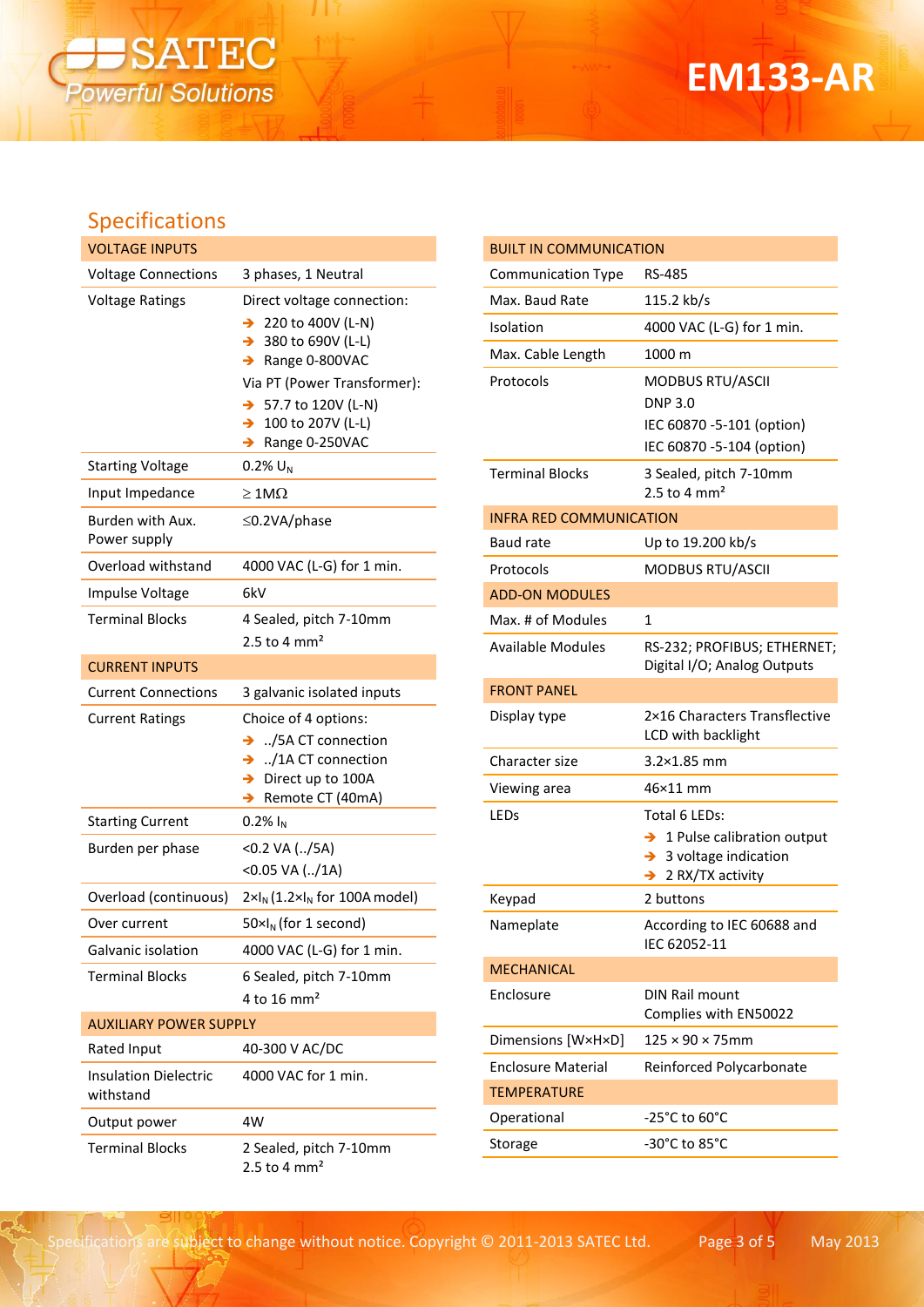

## **EM133-AR**

## **Standards Compliance specifications**

## EMC per IEC 60688 and IEC 62052-11

#### Immunity:

- → IEC61000-4-2: Electrostatic discharge, 15/air/contact
- → IEC61000-4-3: Electromagnetic RF Fields, 10V/m @ 80Mhz – 1000MHz
- → IEC61000-4-4: Fast Transients burst, 4KV on current and voltage circuits and 2 KV for auxiliary circuits
- → IEC61000-4-5: Surge 4KV on current and voltage circuits and 1 KV for auxiliary circuits
- → IEC61000-4-6: Conducted Radio-frequency, 10V @ 0.15Mhz – 80MHz
- → IEC61000-4-8: Power Frequency Magnetic Field

## Emission (radiated/conducted):

- → EN55022: 2010 Class A (CISPR 22)
- $\rightarrow$  FCC p.15 Class A mandatory

## Safety

 $\rightarrow$  UL/IEC 61010-1

#### Insulation

- IEC 62052-11: Insulation impulse 6KV/500Ω @ 1.2/50 μs
- → IEC 62053-22: AC voltage tests related to ground, 4 kV AC @ 1mn, for power and signal ports (above 40V)
- → 2.5KVAC r.m.s. @ 1mn, for other ports (below 40V)

## Atmospheric Environment

- → Operational ambient temperature range: -25 $^{\circ}$ C to +60 $^{\circ}$ C
- $\rightarrow$  Long-term damp heat withstand according to IEC 68-2-3 <95% (non-condensing),  $+40^{\circ}$ C
- $\rightarrow$  Transport and storage temperature range:  $-$ 30 $\degree$ C to +85 $\degree$ C
- $\rightarrow$  IEC 60068-2-6: Vibration
- → Frequency range: 10Hz to 150Hz
- $\rightarrow$  Transition frequency: 60Hz
- → Constant movement amplitude 0.075mm, f<60Hz
- $\rightarrow$  Constant acceleration 9.8 m/s<sup>2</sup> (1g), f > 60Hz
- $\rightarrow$  Additional Transport vibration and shocks:
- → Longitudinal acceleration: 2.0 g
- $\rightarrow$  Vertical acceleration: 1.2 g
- $\rightarrow$  Transversal acceleration: 1.2 g
- → Enclosure protection: IP20

#### Accuracy according to:

- $\rightarrow$  IEC 62053-22, class 0.5S active energy
- $\rightarrow$  IEC 62053-21, class 0.5 reactive energy
- $\rightarrow$  IEC 60688, class 0.5S active energy
- $\rightarrow$  IEC 60688, class 1 reactive energy